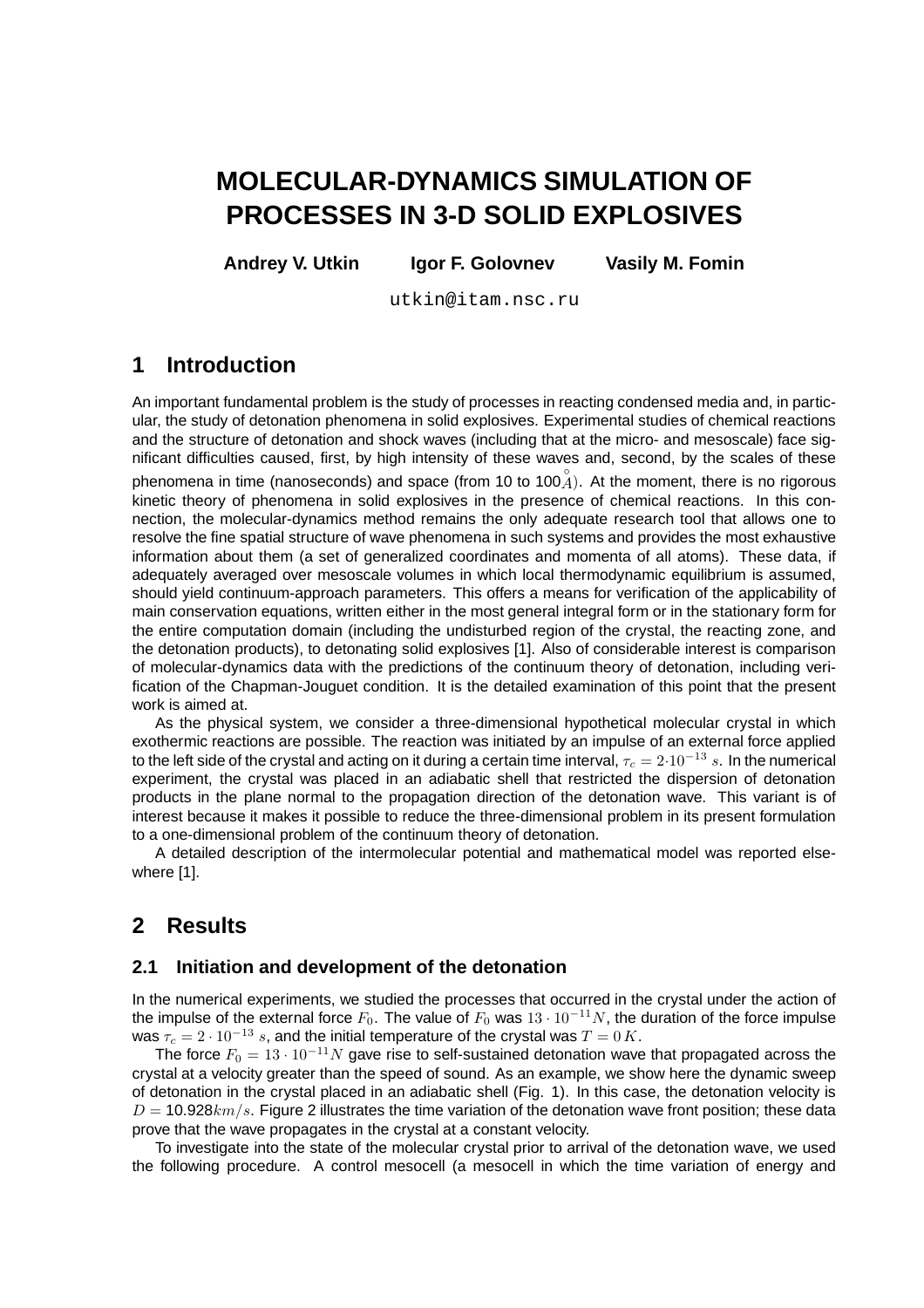

Figure 1: Evolution of the detonation in the crystal placed in an adiabatic shell (side view in the XZ plane) for two times: A –  $t = 30 \cdot 10^{-13} s$ ; B –  $t = 42.5 \cdot 10^{-13} s$ . The force  $F_0 = 13 \cdot 10^{-11} N$  was terminated at the time  $t = 2 \cdot 10^{-13} s$ .



Figure 2: Detonation wave front position versus time.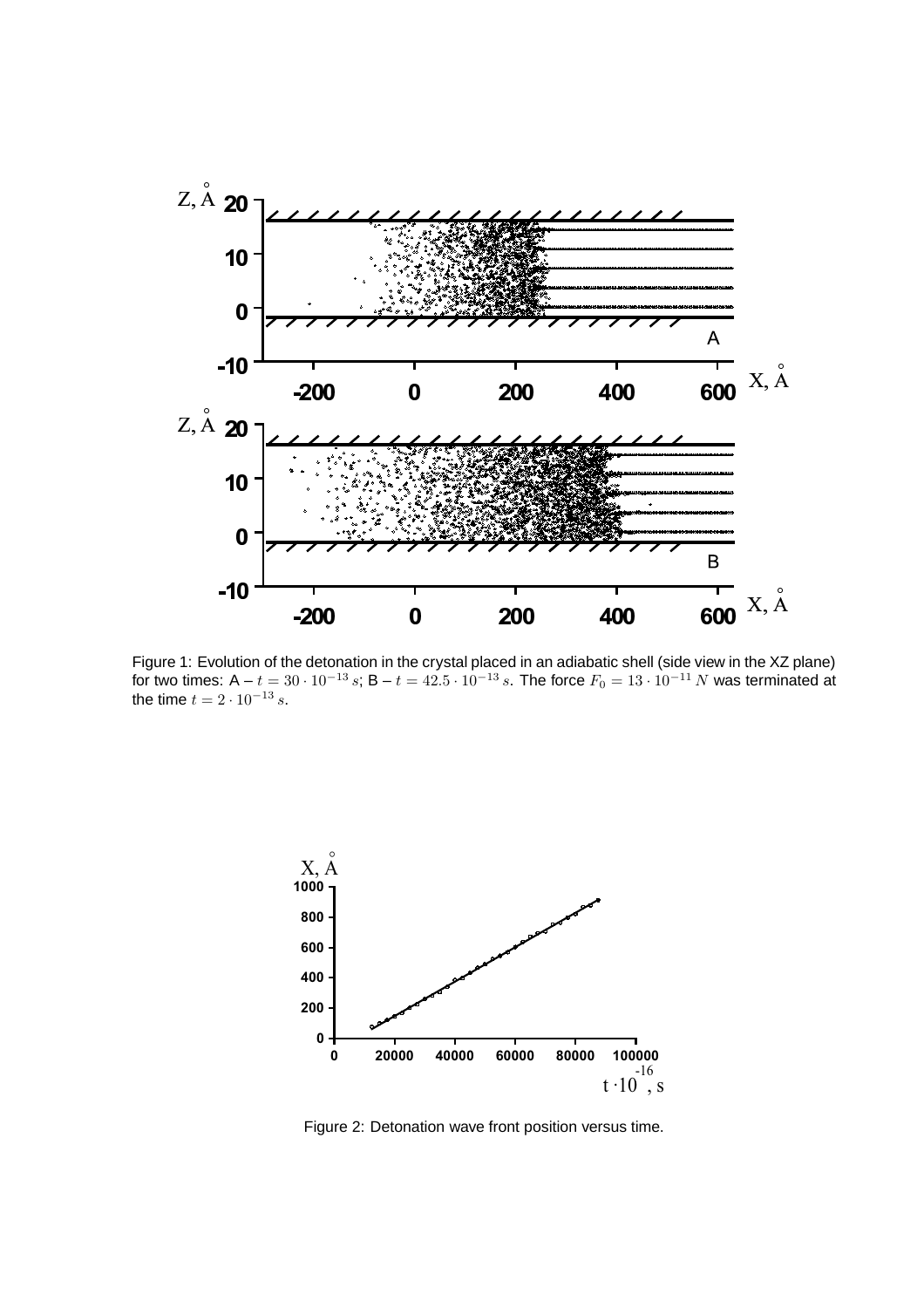structure parameters was monitored) was placed at a certain distance from the left side of the crystal  $(460.12 \n\AA)$ . As is seen from Fig. 3, the intramolecular energy  $E_{MOL}$  (the vibrational energy of the molecules), the rotational energy  $E_{ROT}$ , and the kinetic energy  $E_K$  of molecules in this mesocell all display a sharp rise over times of the order of  $10^{-14} s$ , with no chemical reaction having yet emerged. It should be emphasized that, during these short time intervals, crystal molecules acquire considerable rotational energy. This process, however, develops so rapidly that atoms in the crystal have no enough time to change their position by the moment at which the chemical reaction begins, and, till the very onset of the reaction, the structural factor remains practically unchanged.



Figure 3: Variation of energy microparameters of the control mesocell in time. The chemical reaction emerges at the moment  $t = 42.955 \cdot 10^{-13} s$  (vertical straight line).

#### **2.2 Comparison with the continuum theory of detonation**

As it is known, the equations of mass, momentum and energy conservation in their stationary onedimensional form (Hugoniot relations),

$$
\rho_0 D = \rho (D - u), \tag{1}
$$

$$
P_0 + \rho_0 D^2 = P + \rho \left( D - u \right)^2,\tag{2}
$$

$$
\varepsilon_0 + \frac{P_0}{\rho_0} + \frac{D^2}{2} = \varepsilon + \frac{P}{\rho} + \frac{(D - u)^2}{2},\tag{3}
$$

do not allows one to uniquely determinate the detonation-wave velocity and, in the framework of continuum mechanics, it is required to invoke an additional selection condition for velocities (Chapman-Jouguet condition). In this connection, of considerable interest are:

Comparison of molecular-dynamics data with the predictions of the continuum theory of detonation.

Checking of automatic fulfillment of the Chapman-Jouguet condition in modeling detonation at the microscale using only the second Newton law for moving atoms.

In continuum mechanics, the procedure for determining the detonation velocity is as follows. Using the equation of mass conservation (1) and the equation of momentum conservation (2), we eliminate the detonation velocity  $D$  and the velocity  $u$  of the reaction products behind the detonation front from the energy equation (3). Then, we obtain the following expression for the Hugoniot function (detonation adiabate):

$$
h(T, \tilde{V}) = \varepsilon - \varepsilon_0 - \frac{1}{2} (P + P_0) \left( \tilde{V}_0 - \tilde{V} \right), \tag{4}
$$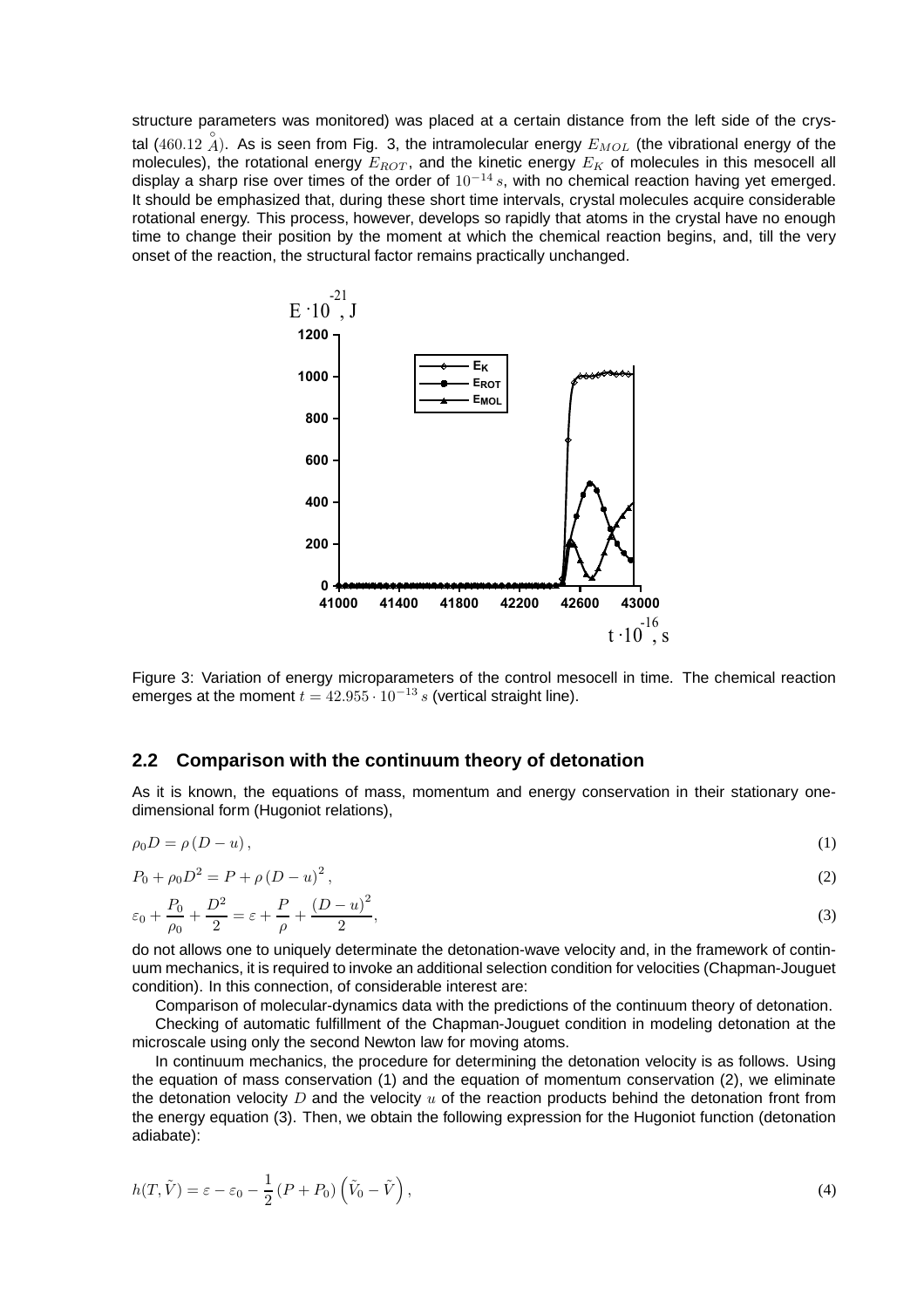where  $\tilde{V}_0$  is the specific volume of the undisturbed crystal and  $\tilde{V}$  is the specific volume of the substance behind the shock front. The set of parameters  $(T_H, \tilde{V}_H)$  for which  $h(T, \tilde{V})$  turns into zero defines the Hugoniot detonation adiabate. Eliminating the velocity  $u$  from equations (1) and (2), we obtain the equation for the Rayleigh line (Michelson line):

$$
\rho_0^2 D^2 = (P - P_0) / (\tilde{V}_0 - \tilde{V}).
$$
\n(5)

The intersection of this line with the detonation adiabate yields a set of detonation velocities; yet, according to the Chapman-Jouguet condition, the minimum velocity from this set corresponds to normal detonation.

To find the thermodynamic parameters at the Chapman-Jouguet point, the equation of state for detonation products is necessary; in the present work, this equation was obtained as follows. Since, in the present numerical experiment, the detonation product is a monoatomic gas, to construct the required equation of state, we used the following physical system.

A total of 5000 atoms were placed in a cubic reservoir of size  $d_{ES}$  whose walls were modeled by the repulsive branch of the Lennard-Jones potential. To set the momenta of the atoms in the system at the initial time, the Monte-Carlo method at the temperature  $T_{ES}$  was used, and then the system was allowed to relax to its equilibrium state during a time interval of  $10^{-11} s$  The size  $d_{ES}$  of the reservoir was varied in the range from 65  $\stackrel{\circ}{A}$  to 100  $\stackrel{\circ}{A}$ , which corresponded to a density variation of 0.116  $\cdot$  10<sup>3</sup>kg/m<sup>3</sup> to 0.423  $\cdot$   $10^3 kg/m^3$  (for the atomic mass  $m_{at}$  = 23.253  $\cdot$   $10^{-27} kg$ ); the temperature was varied in the interval from  $20000 K$  to  $50000 K$ . This choice of the thermodynamic values was made taking into account results of preliminary physical experiments on detonation-wave propagation in the crystal.



Figure 4: Time-averaged total pressure versus specific volume. The sets of points were obtained from numerical experiments performed for various temperatures; the curves drawn through the points were calculated using the equation of state for a perfect gas.

The data gained allowed us to plot a series of points for different temperatures (see Fig. 4). It follows from the data that the numerical data can be well fitted with the equation of state for a perfect gas,  $P_{id}\tilde{V} = \frac{k_B}{\sqrt{2}}$  $\frac{H_{B}}{m_{at}}T.$ 

The latter can be attributed to the fact that the gas temperature is high and, in spite of the high density, the kinetic energy of atoms is far in excess of their potential energy, i.e., the thermal part far exceeds the potential part of the pressure.

Applying the equation of state of a perfect gas to finding the pressure in the detonation products and assuming that the specific internal energy is given by the relation  $\varepsilon = \frac{3}{2}$ 2  $k_B$  $\frac{n_B}{m_{at}}T$ , we can calculate the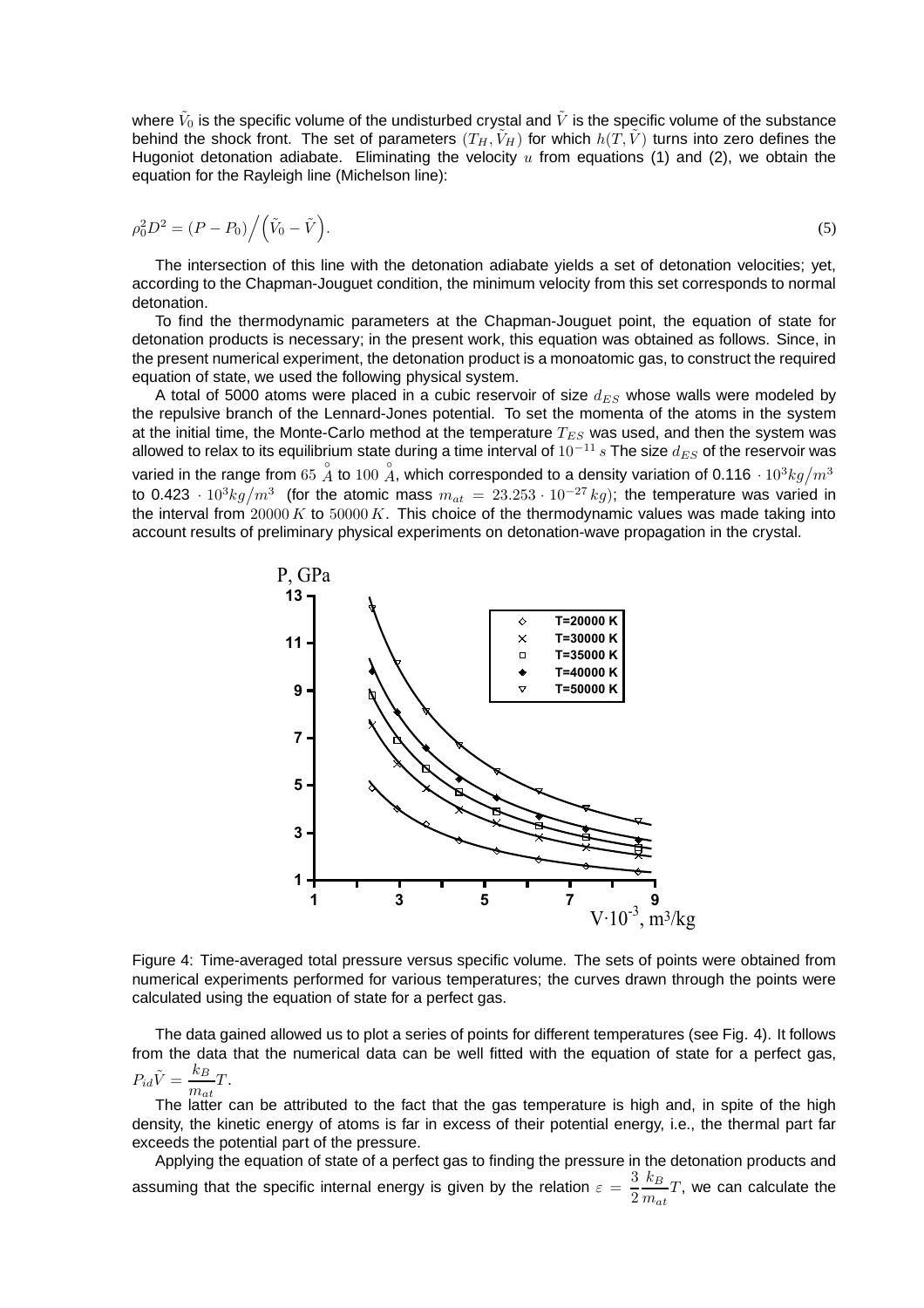Hugoniot detonation adiabate (see Fig. 5).



Figure 5: Hugoniot pressure versus specific volume.

With known specific volumes and Hugoniot pressures, we could use relation (5) to calculate the set of detonation velocities  $D$  as a function of specific volume (Fig. 6).



Figure 6: Detonation velocity versus specific pressure.

The Chapman-Jouguet velocity, i.e., the minimum detonation velocity for the set of pressures and specific Hugoniot volumes, was found to equal  $D_{CJ} = 10.955 \text{ km/s}$  [2]. The pressure, the specific volume (or density), and the mass velocity for this point are  $P_{CJ} = 28.079 \, GPa$ ,  $\tilde{V}_{CJ} = 10^{-3} \, m^3/kg$  $(\rho_{CJ} = 10^3 \text{ kg/m}^3)$ , and  $u_{CJ} = 4.089 \text{ km/s}$ .

The detonation velocity obtained in the numerical experiment on detonation-wave propagation in the crystal placed in an adiabatic shell is  $D = 10.928$  km/s. Thus, the Chapman-Jouguet detonation velocity obtained from the continuum theory and the detonation velocity obtained in the numerical experiments agree within 1%.

By definition, all chemical reactions must be over at the Chapman-Jouguet point [2,3]. To find the position of this point in the crystal, we used the following procedure. At a time interval equal to 50 time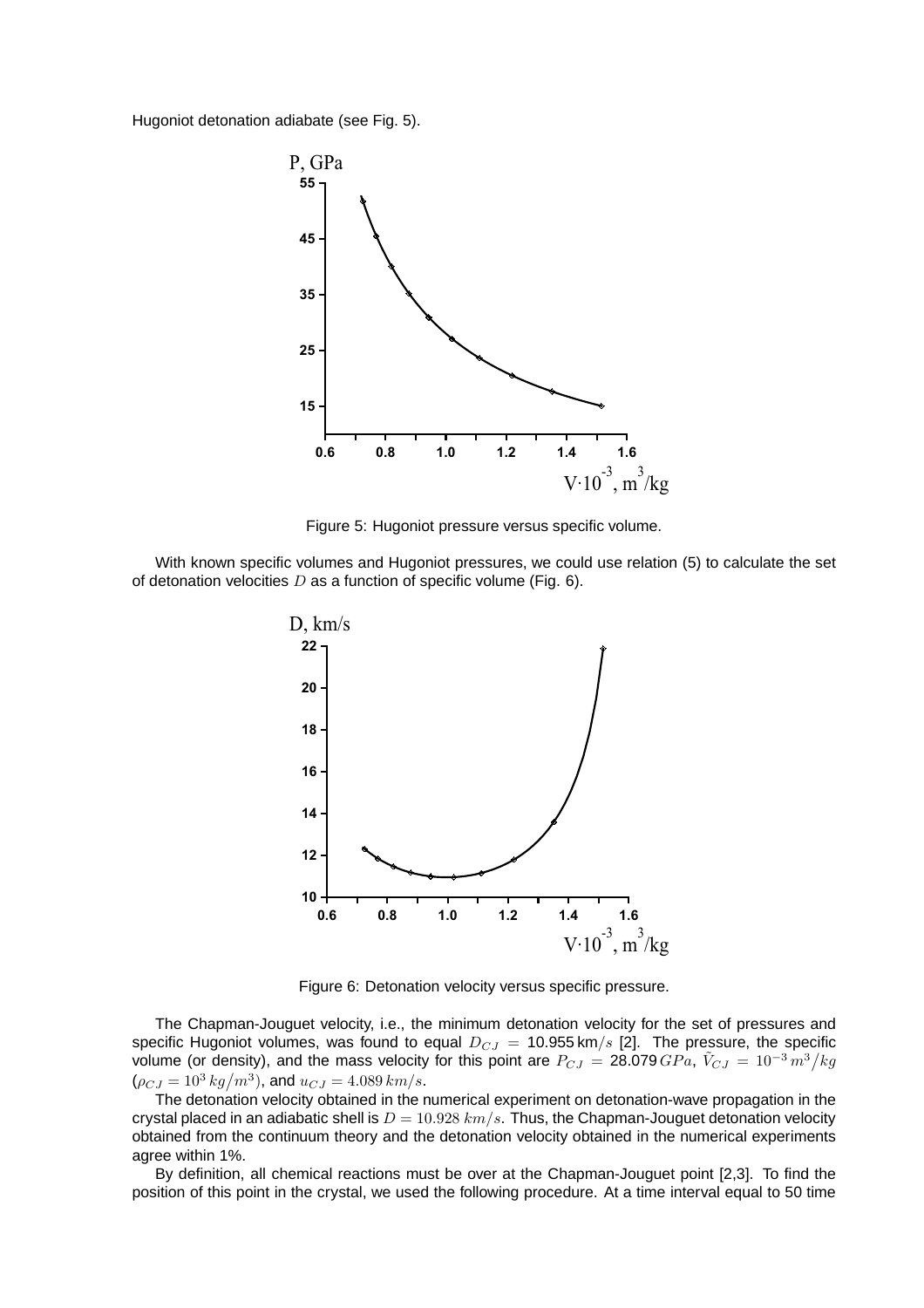steps, we performed mesoanalysis over the whole calculation domain; from the chemical composition gained, the first cell behind the reacting zone with completely dissociated molecules was found.



Figure 7: Time dependences of the mass velocity along the -axis (A), pressure (B), and density (C) at the Chapman-Jouguet point. The horizontal straight line indicates the theoretical values of the Chapman-Jouguet parameters.

In this mesocell, the following parameters were found: mass velocity, pressure, and density. The values obtained were compared with the predictions of the continuum theory of detonation. It is seen from Fig. 7 that a certain time after the onset of the chemical reaction is required (about 30 ·10<sup>−</sup><sup>13</sup> s) until the thermodynamic characteristics come (with the accuracy to fluctuations) to their constant asymptotic values. After the coming to the asymtotics, the values fluctuate around their mean values. For the time interval from  $40 \cdot 10^{-13}$  s to  $92 \cdot 10^{-13}$  s, the following values for the mean velocity, mean pressure, and mean density were obtained:  $\bar{V}_{Cx} = 4.062$  km/s,  $\bar{P} = 27.964$   $GPa$ , and  $\bar{\rho} = 0.89 \cdot 10^3 {kg/m^3}$  .

### **2.3 Conclusions**

#### **The main conclusions of the present work can be summarized as follows:**

Results of the present molecular-dynamic modeling were compared with the predictions of the continuum theory of detonation. A good agreement between the detonation velocities and between the values of thermodynamic parameters at the Chapman-Jouguet point was obtained.

The Chapman-Jouguet condition is proved to be automatically fulfilled if the second Newton law was used in modeling the detonation.

## **References**

[1] V.M. Fomin, I.F. Golovnev, and A.V. Utkin, Relation between the atomistic picture and continuum mechanics description of detonating solid-state explosives // Shock Waves. – 2003. V.13. 2. – P. 155-165